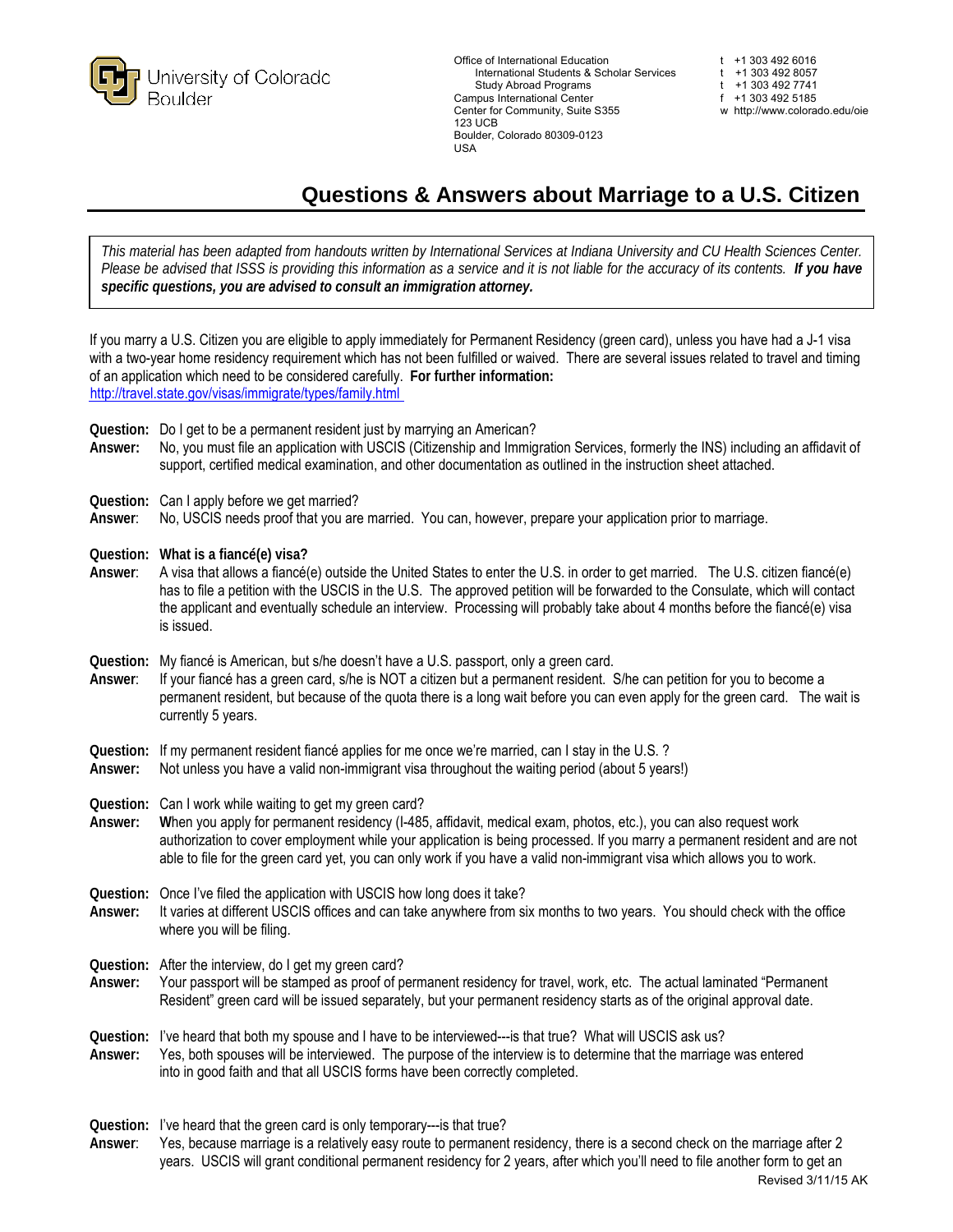unconditional green card. (If you've already been married 2 years by the time you are interviewed, the green card will be permanent.)

**Question:** If I become a permanent resident, do I have to give up my passport?

**Answer**: No. A permanent resident is NOT a citizen. Your citizenship doesn't change. In fact, you can only apply to become a U.S. citizen after having a green card and being married to a U.S. citizen for 3 years.

**Question:** What are the benefits of permanent residency?

**Answer**: You may be eligible for in-state tuition at a state university, will qualify for most student financial aid, do not have to be a fulltime student, will not have restrictions on working, and can return to the U.S. freely after short trips abroad.

**Question:** What are the conditions of permanent residency?

- **Answer**: 1. You must not leave the U.S. for more than a year without advance permission.
	- 2. If you're planning to be abroad for extended periods of time you risk losing your permanent residency.
	- 3. You will not qualify for some types of Federal Aid such as Food Stamps.
- **Question:** What forms do I need, and where can I get them?
- **Answer:** See [http://uscis.gov/](http://uscis.gov/forms)forms and the attached instruction sheet.
- **Question:** I understand USCIS will ask my spouse to show s/he will always support me. What is that regulation? **Answer:** With the passage of the immigration law of 1996, there are quite specific financial requirements for people applying for the green card based on marriage. See #'s 10 and 11 on the attached checklist.

## **Travel after Marriage**

**Question:** I've heard it may be difficult to travel after I've married an American.

**Answer:** Yes. It may not seem logical, but if you marry an American or green card holder, you have to be very careful about travel. People in F or J status or in tourist status are expected to have a home outside the U.S. to which they intend to return. When you apply for a visa stamp at a U.S. Consulate, you have to prove ties to your home country. This becomes quite difficult once you've married a U.S. citizen - you really do look like an intending immigrant. If you need to apply for a new U.S. visa stamp in order to return to the U.S., there is a strong possibility that visa would be denied, even though you intend to continue as a full-time student.

**Question:** What if I have a valid student visa still in my passport? Could I travel in that case?

**Answer**: As long as you have a valid visa stamp, will be continuing as a full-time student, and have your I-20 or DS-2019 signed for travel by International Services, you will probably be able to re-enter the U.S. without a problem. However, if the immigration officer at the port of entry thinks that you will be applying for the green card, they can still refuse to let you enter.

**Question:** How about travel to Canada-- can't we go there since I won't need a new visa stamp to come back from Canada?

**Answer:** Crossing the border from Canada in some ways may be easier, but if your spouse is in the car with you, it may be immediately clear that you are married to a U.S. citizen or permanent resident. That could lead quite naturally to questions about your plans for leaving the U.S. Several people have had problems returning to the U.S. from Canada, and travel there after marriage is not recommended.

**Question**: (A) Would it be easier if we were married in my home country?

(B) But we'd planned to have our honeymoon in my home country after we're married in the U.S.

**Answer:** It's the same problem in both cases--how do you get back into the U.S.? Any return to the U.S. after marrying an American raises the issues described in question #1.

**Question**: Does this mean I can't leave the U.S. once I'm married?

**Answer:** Once you apply for the green card, it is possible to get permission from USCIS to travel while your application is being processed. This permission is called "advance parole." You cannot apply for advance parole before being married and filing the entire green card application, and unless there is some emergency, USCIS will take a while to process the parole. Once it is granted, however, you will be able to leave and enter the U.S. freely without having to apply at the U.S. Consulate abroad.

If you are married to someone with a green card, you aren't able to apply yet for your own green card, so you are not eligible for the advance parole.

**Question:** My friend was married at the Courthouse in the U.S. and then went home for a big ceremony. How was s/he able to do that?